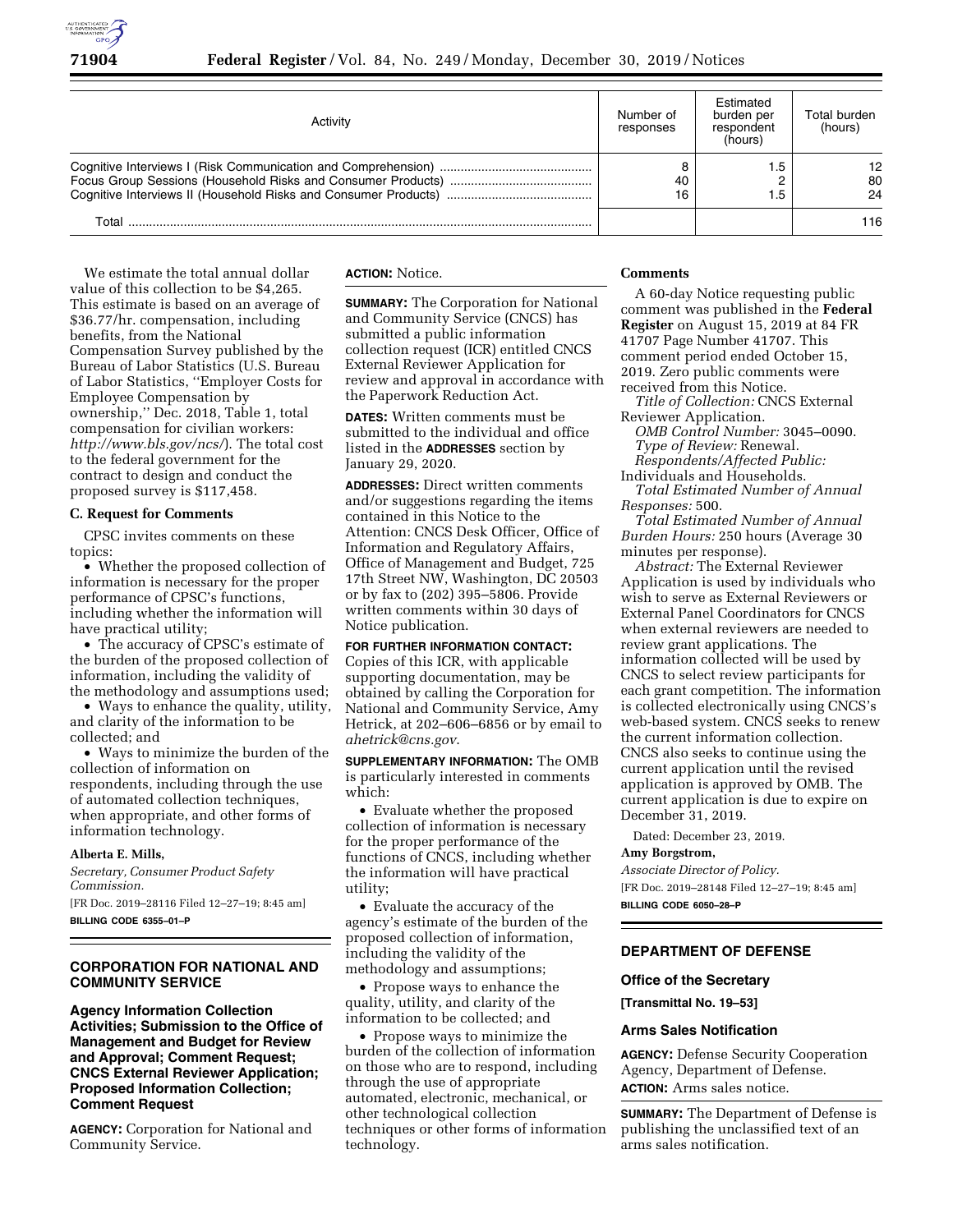**FOR FURTHER INFORMATION CONTACT:**  Karma Job at *[karma.d.job.civ@mail.mil](mailto:karma.d.job.civ@mail.mil)*  or (703) 697–8976.

**SUPPLEMENTARY INFORMATION:** This 36(b)(1) arms sales notification is published to fulfill the requirements of

section 155 of Public Law 104–164 dated July 21, 1996. The following is a copy of a letter to the Speaker of the House of Representatives, Transmittal 19–53 with attached Policy Justification and Sensitivity of Technology.

Dated: December 19, 2019. **Aaron T. Siegel,**  *Alternate OSD Federal Register Liaison Officer, Department of Defense.*  **BILLNG CODE 5001–06–P** 



## **NOV 0 7 2019**

The Honorable Nancy Pelosi Speaker of the House U.S. House of Representatives H-209, The Capitol Washington, DC 20515

Dear Madam Speaker:

Pursuant to the reporting requirements of Section 36(b)(1) of the Arms Export Control

Act, as amended, we are forwarding herewith Transmittal No. 19-53 concerning the Army's

proposed Letter(s) of Offer and Acceptance to the Government of the United Arab Emirates for

defense articles and services estimated to cost \$830.3 million. After this letter is delivered to

your office, we plan to issue a news release to notify the public of this proposed sale.

Sincerely Charles W. Hoope Lieutenant Genera

Director

# Enclosures:

- 1. Transmittal
- 2. Policy Justification
- 3. Sensitivity of Technology
- 4. Regional Balance (Classified document provided under separate cover)

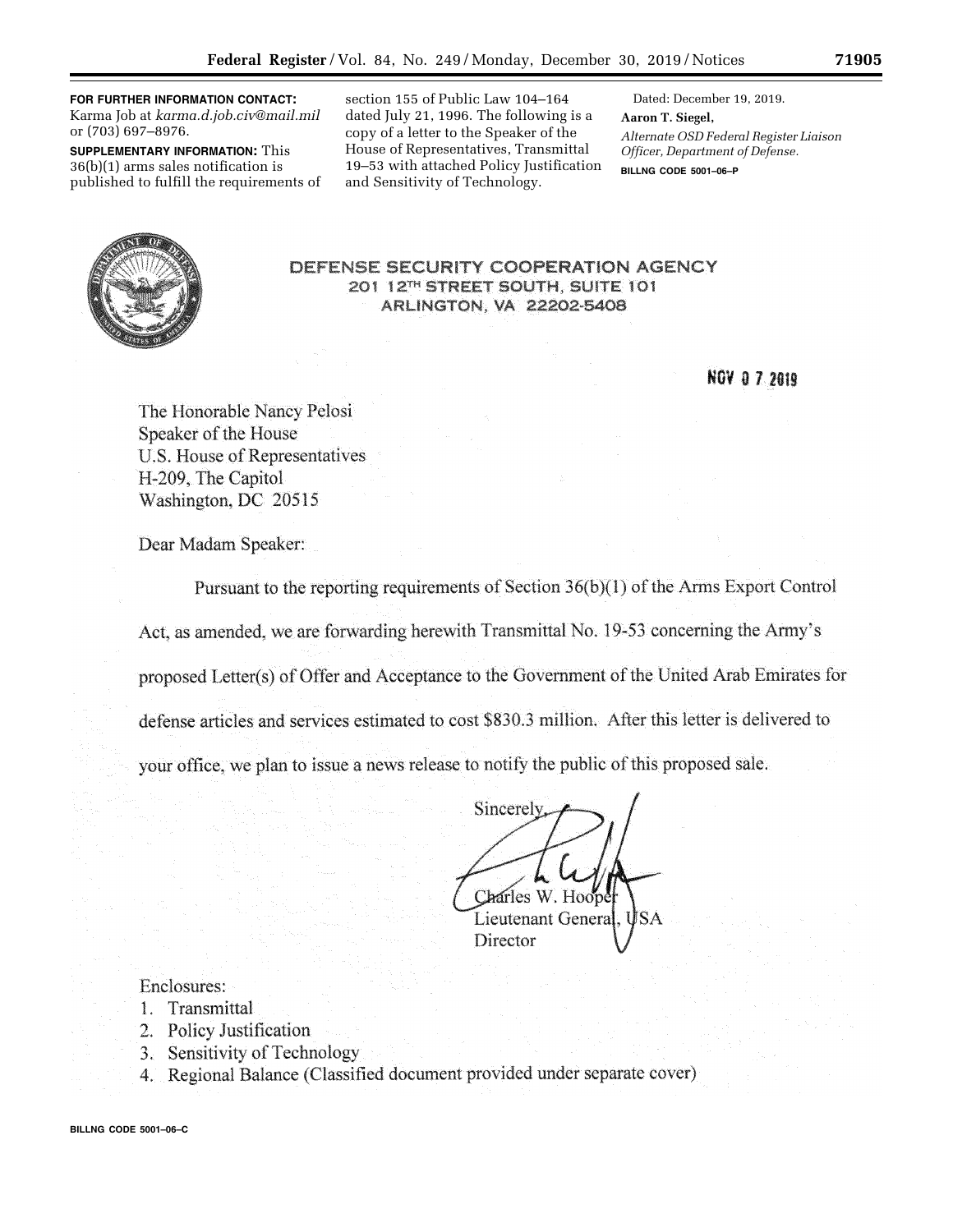#### Transmittal No. 19-53

Notice of Proposed Issuance of Letter of Offer Pursuant to Section 36(b)(1) of the Arms Export Control Act, as amended

(i) *Prospective Purchaser:* Government of the United Arab Emirates

(ii) *Total Estimated Value:*  Major Defense Equipment \*. \$503.8 million Other ................................ \$326.5 million

TOTAL ......................... \$830.3 million

(iii) *Description and Quantity or Quantities of Articles or Services under Consideration for Purchase:* 

Major Defense Equipment (MDE): Ten (10) CH-47F Chinook Cargo

Helicopters

Twenty-six (26) T55-GA-714A Engines (20 installed, 6 spares)

Twenty-four (24) Embedded Global Positioning Systems with Inertial Navigation System (GPS/INS) (20 installed, 4 spares)

Twelve (12) AN/AAR-57 Common Missile Warning Systems (CMWS) (10 installed, 2 spares)

Twenty (20) M134D-H Mini Guns Twenty (20) M240H Machine Guns *Non-MDE:* 

Also included are aircraft survivability equipment to include: APR-39A(V)l, AN/ARC-231, Harris RF-7850A-MR, Thales 5400NS, Tetra THR9i, AN/APX-123A, WESCAM MXl5HDi, ARN-147 VOR/ILS, ARN-153 TACAN, APN-209 Receiver Transmitters, APN-209 Indicator, AN/ ARC-220; Infrared Suppression System (IRSS); Fast Rope Insertion/Extraction System (FRIES); Extended Range Fuel System (ERFS); Fire Fighting Equipment; Ballistic Armor Protection System; air worthiness support; spare and repair parts; communications equipment; personnel training and training equipment; site surveys; tool and test equipment; ground support equipment; repair and return; publications and technical documentation; Quality Assurance Team (QAT); U.S. Government and contractor engineering, technical and logistics support services; and other related elements of logistics and program support.

(iv) *Military Department*: Army (AE-B-ZAP)

(v) *Prior Related Cases, if any*: AE-B-ZAF

(vi) *Sales Commission, Fee, etc., Paid, Offered, or Agreed to be Paid*: None

(vii) *Sensitivity of Technology Contained in the Defense Article or Defense Services Proposed to be Sold*: See Attached Annex

(viii) *Date Report Delivered to Congress*: November 7, 2019

\*As defined in Section 47(6) of the Arms Export Control Act.

### *POLICY JUSTIFICATION*

*United Arab Emirates (UAE)—CH-47F Chinook Cargo Helicopters* 

The Government of the United Arab Emirates has requested to buy ten (10) CH-47F Chinook cargo helicopters; twenty-six (26) T55-GA-714A Engines; twenty-four (24) Embedded Global Positioning Systems with Inertial Navigation System (GPS/INS); twelve (12) AN/AAR-57 Common Missile Warning Systems (CMWS); twenty (20) M134D-H Mini Guns; and twenty (20) M240H Machine Guns. Also included are aircraft survivability equipment to include: APR-39A(V)l, AN/ARC-231, Harris RF-7850A-MR, Thales 5400NS, Tetra THR9i, AN/APX-123A, WESCAM MX-l5HDi, ARN-147 VOR/ILS, ARN-153 TACAN, APN-209 Receiver Transmitters, APN-209 Indicator, AN/ ARC-220; Infrared Suppression System (IRSS); Fast Rope Insertion/Extraction System (FRIES); Extended Range Fuel System (ERFS); Fire Fighting Equipment; Ballistic Armor Protection System; air worthiness support; spare and repair parts; communications equipment; personnel training and training equipment; site surveys; tool and test equipment; ground support equipment; repair and return; publications and technical documentation; Quality Assurance Team (QAT); U.S. Government and contractor engineering, technical and logistics support services; and other related elements of logistics and program support. The estimated cost is \$830.3 million.

This proposed sale will support the foreign policy and national security of the United States by helping to improve the security of an important partner in the region. This sale is consistent with U.S. initiatives to provide key partners in the region with modem systems that will enhance interoperability with U.S. forces and increase security.

The proposed sale will expand the UAE's helicopter fleet. Further, it will enhance the UAE's operational and defensive capabilities to better defend U.S. and UAE national security interests in the region, and increase the UAE's contributions to any future joint or coalition efforts requiring helicopter support. The UAE will have no difficulty absorbing these defense articles and services into its armed forces.

The proposed sale of these helicopters will not alter the basic military balance in the region.

The principal contractors will be Boeing Helicopters Aircraft Company in Ridley Park, Pennsylvania; Honeywell Engine Company in Phoenix, Arizona; Science and Engineering Services in Huntsville, Alabama. There are no known offset agreements in connection with this potential sale.

Implementation of this proposed sale will require an estimated ten (10) U.S. Government and contractor representatives to travel to UAE for up to 60 months for equipment deprocessing, fielding, system checkout, training and technical logistics support.

There will be no adverse impact on U.S. defense readiness as a result of this proposed sale.

## Transmittal No. 19-53

Notice of Proposed Issuance of Letter of Offer Pursuant to Section 36(b)(1) of the Arms Export Control Act

#### Annex

### Item No. vii

(vii) *Sensitivity of Technology*: 1. The CH-47F Chinook Cargo Helicopter is a medium lift aircraft that includes two T55-GA-714A Engines and an advanced cockpit that features five multi- function displays, a four-axis coupled flight director, digital map, and Dual Embedded Global Positioning System/Inertial Navigation System (GPS/INS) (EGI).

a. Embedded Global Positioning System/Inertial Navigation System (GPS/INS) (EGI) - The EGI is a Selective Availability Anti-Spoofing Module (SAASM) based navigation platform that combines an inertial sensor assembly with a fixed reception pattern antenna GPS receiver. The EGI system is the primary source for position information and is UNCLASSIFIED. The GPS crypto variables needed for the highest GPS accuracy are classified up to SECRET.

b. AN/AAR-57 Common Missile Warning System (CMWS) - The CMWS detects threat missiles in flight, evaluates potential false alarms, declares validity of threat and selects the appropriate Infrared Countermeasure (IRCM). Each platform includes: Electro Optical Missile Sensors, an Electronic Control Unit (ECU), Sequencer, and the Improved Countermeasures Dispenser (ICMD). The hardware is classified CONFIDENTIAL. Releasable technical manuals for operation and maintenance are classified SECRET.

c. AN/APR-39A Radar Warning System - This radar signal detecting set provides warning of a radar directed air defense threat to allow appropriate countermeasures. Hardware is classified CONFIDENTIAL when programmed